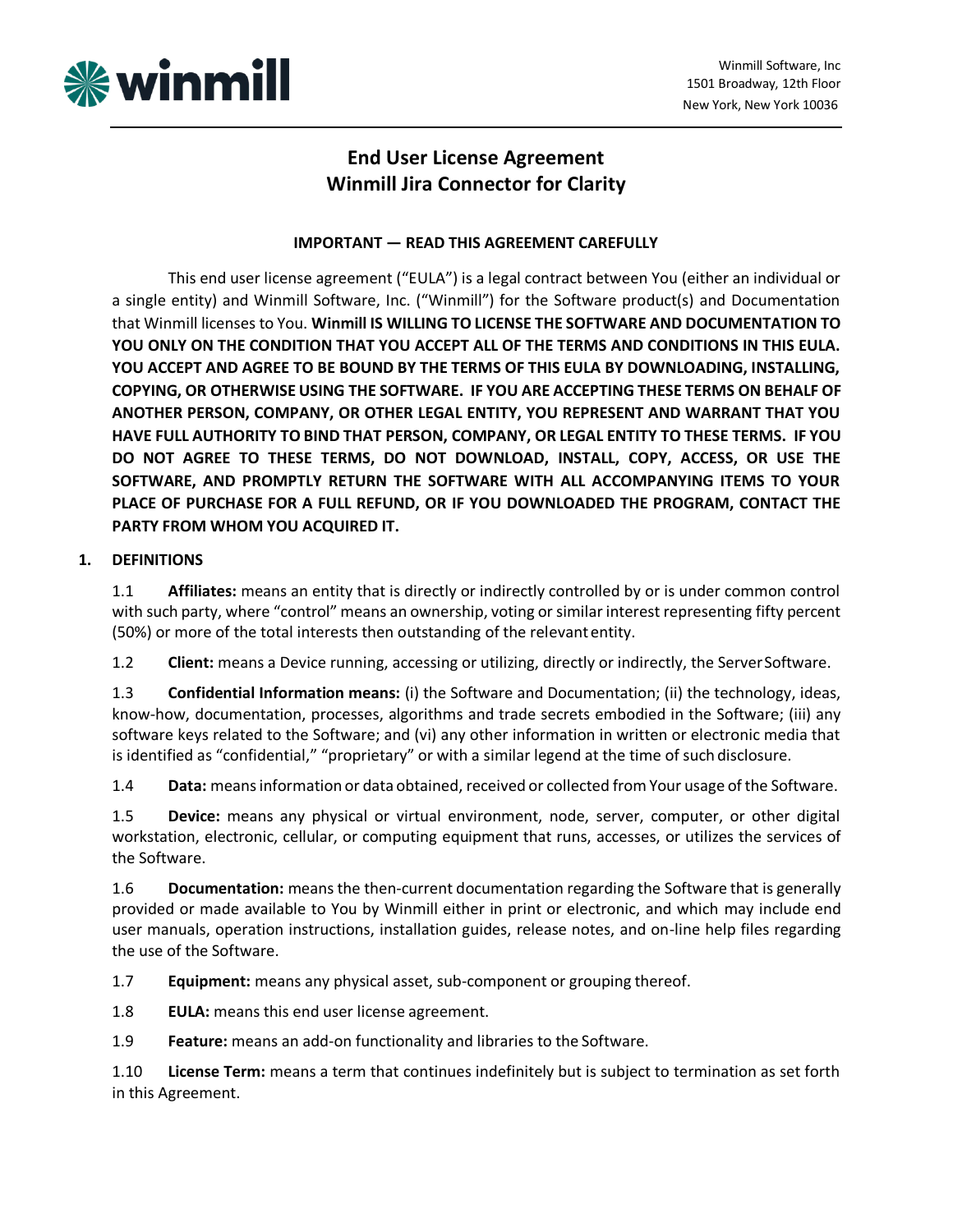

1.11 **License Type:** means user, Server, Capacity Based or Named Software license. The License Types may be used individually or in combination with other License Types.

1.12 **Winmill:** means Winmill Software, Inc., a Nevada limited liability company, and its Affiliates, having a principal place of business at 1501 Broadway, 12th Floor New York, NY 10036.

1.13 **Server:** means any Device that hosts Server Software and can be run, accessed, or used by another Device.

1.14 **Software:** means the Winmill Jira Connector for Clarity software and any update, upgrade or enhancements thereto.

1.15 **You:** means the licensee of the Software and/or the user of the Software.

## **2. GRANT OF LICENSE**

2.1 This EULA grants access to the Software by an unlimited number of Your employees or Your authorized contractors from any location. Each license for the Software will support connectivity between one deployed instance of CA Clarity Project and Portfolio Management software and up to two deployed instances of Jira software. The License Term will continue until the License Term is terminated as described in this Agreement.

2.2 Subject to Your compliance with all the terms and conditions of this EULA, Your timely payment of any applicable implementation fee, license fee, and/or hosting fee, and Your compliance with the activation process if applicable, Winmill grants You a limited, personal, nontransferable, non-exclusive license during the License Term to use the Software for Your own internal business purposes. You are responsible for ensuring your personnel and authorized contractors comply with all relevant terms of this EULA and any failure to comply will constitute a breach by You. Any use of the Software by authorized contractors shall be solely for Your internal business purposes.

## **3. RESTRICTIONS**

3.1 Copy/Design Restrictions:

- You may not copy the Software or Documentation except to the extent stated in this section.
- You may make a copy of the Software provided that any such copy is only for archival purposes to internally back up the Software.
- You may not reverse assemble, reverse engineer, decompile, translate or create derivative works based on the Software or Documentation. You may not work around or bypass any technical restrictions or limitations in the Software.
- You may not remove, minimize, block or modify any logs, trademarks, copyrights or other notices of Winmill or its licensors that are included in the Software or Documentation.
- You may not use the Software or Documentation to make Software training materials to be sold, licensed, used, or distributed, except for Your internal use of Documentation copied in its entirety, and screen captures of Your Software application. You are solely responsible and liable for any such training materials You produce.

3.2 Use Restrictions:

• You may not provide, utilize, or commercially host the Software as an application service provider or the like for other third parties.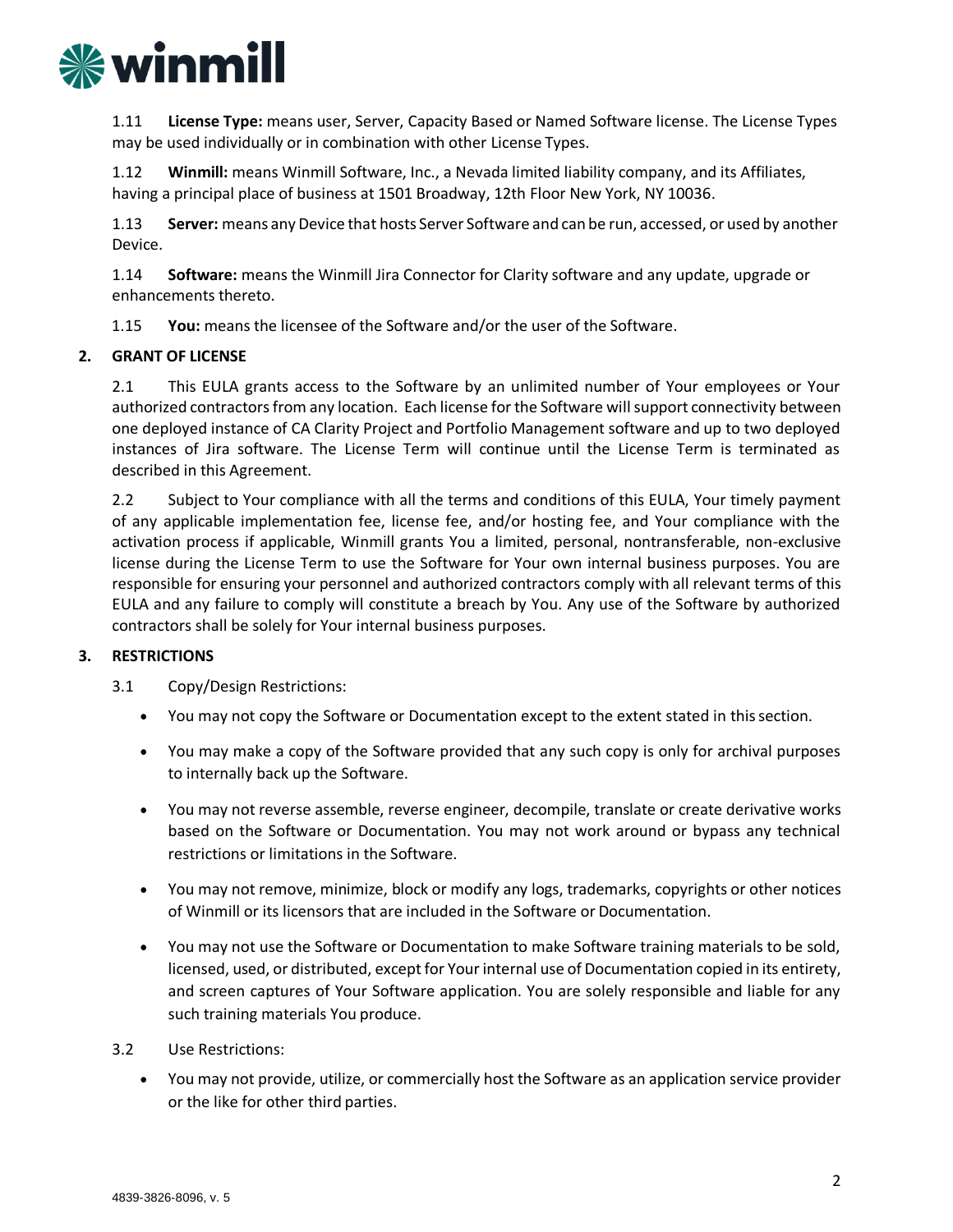

- You may not sublicense, rent, resell, lease, or transfer the Software without Winmill's prior written consent.
- You may not use the Software beyond the License Type or License Term You have purchased in your letter of Agreement.
- You may not use any Confidential Information to contest the validity of any intellectual property of Winmill or its licensors.
- 3.3 Other Restrictions:
	- You may modify the Software but only for your internal use. You may not sell, transfer, or permit any other person or entity to use the Software (whether before or after you make any modifications to the Software).
	- You are not granted a license to use the automation interface or other programmatic interfaces contained within the Software in conjunction with any third party software not authorized by Winmill in writing, including, but not limited to, change management systems.

## **4. LIMITED WARRANTY**

4.1 Winmill makes no representation or warranty, express or implied, that the operation of the Software will be uninterrupted or error free, or that the functions contained in the Software will meet or satisfy Your intended use or requirements; You assume complete responsibility for decisions made or actions taken based on information obtained using the Software. In addition, due to the continual development of new techniques for intruding upon and attacking networks, Winmill does not warrant that the Software or any equipment, system or network on which the Software is used will be free of vulnerability to intrusion or attack.

4.2 WINMILL DISCLAIMS ANY AND ALL IMPLIED WARRANTIES OR CONDITIONS, INCLUDING (WITHOUT LIMITATION) ANY WARRANTY OF TITLE, NONINFRINGEMENT OF THIRD PARTY RIGHTS, MERCHANTABILITY OR FITNESS FOR A PARTICULAR PURPOSE OR ANY WARRANTY UNDER THE UNIFORM COMPUTER INFORMATION TRANSACTION ACT. NO ORAL OR WRITTEN INFORMATION, MARKETING OR PROMOTIONAL MATERIALS, OR ADVICE GIVEN BY WINMILL OR ITS AUTHORIZED REPRESENTATIVES SHALL CREATE ANY WARRANTIES.

4.3 THE SOFTWARE MAY BE USED TO ACCESS AND TRANSFER INFORMATION OVER THE INTERNET OR BE USED IN CONNECTION WITH HARDWARE AND OTHER PRODUCTS THAT ARE CONNECTED TO THE INTERNET. YOU ACKNOWLEDGE AND AGREE THAT WINMILL DOES NOT OPERATE OR CONTROL THE INTERNET AND THAT: (I) VIRUSES, WORMS, TROJAN HORSES, OR OTHER UNDESIRABLE DATA OR SOFTWARE; OR (II) UNAUTHORIZED USERS (*G.*, HACKERS) MAY ATTEMPT TO OBTAIN ACCESS TO AND DAMAGE YOUR DATA, WEB-SITES, COMPUTERS, OR NETWORKS. WINMILL WILL NOT BE RESPONSIBLE FOR THOSE ACTIVITIES.

4.4 SOME JURISDICTIONS DO NOT ALLOW THE EXCLUSION OF IMPLIED WARRANTIES, SO THE ABOVE EXCLUSION MAY NOT APPLY TO YOU.

## **5. LIMITATION OF REMEDIES**

So long as you have not modified the Software, Winmill agrees to use reasonable efforts to correct any defectsin the unmodified Software. If Winmill is unable, through reasonable efforts and after a reasonable period of time, to correct defects in the unmodified Software so that the Software substantially functions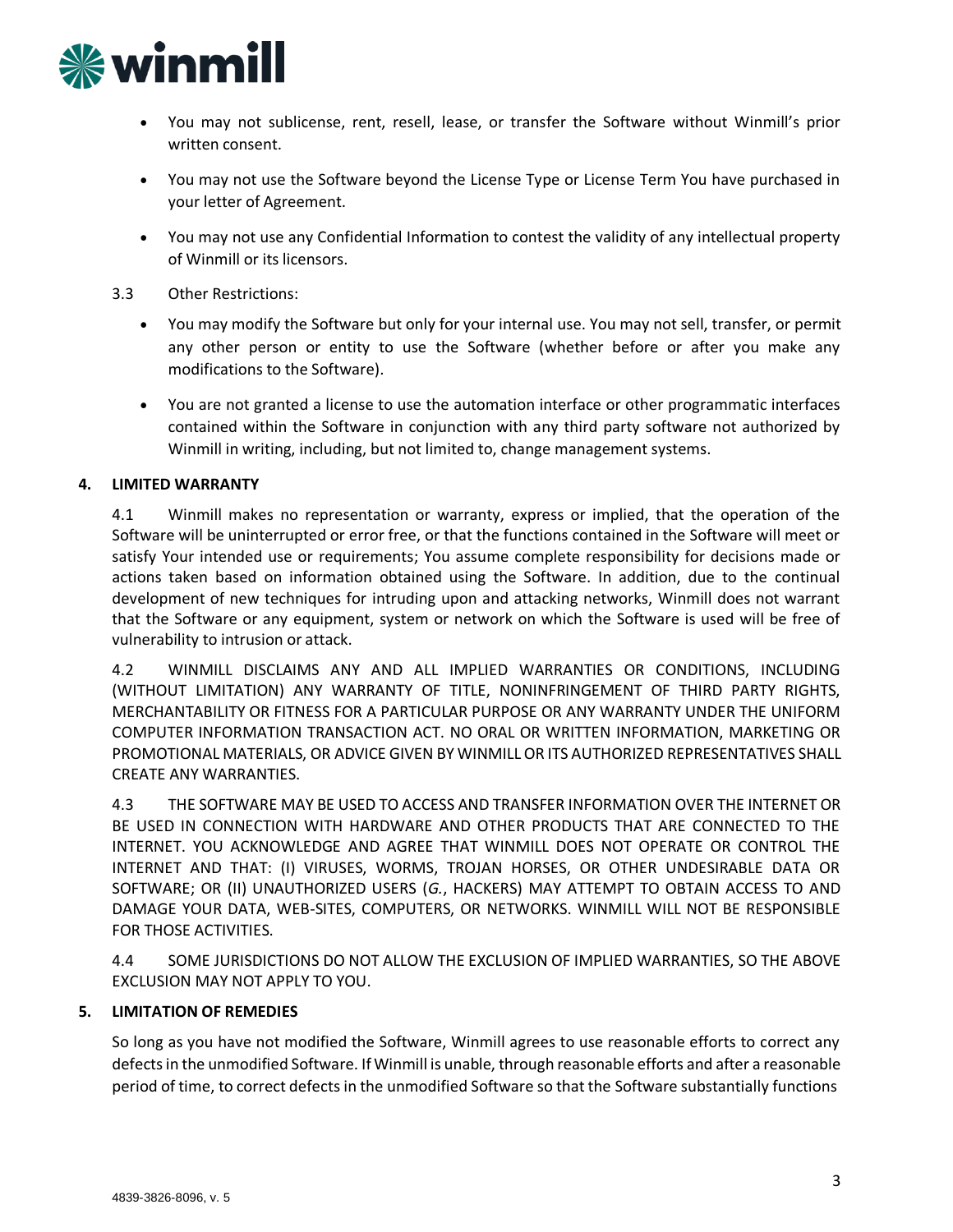

as intended, Your sole remedy is to terminate this EULA upon 30 days written notice to Winmill. If the Software defects are not corrected by the  $30<sup>th</sup>$  day after your notice of termination, your obligations under this EULA will terminate and Winmill will, as it sole obligation to You, refund to you any pre-paid license fees that accrue during the period following termination of this EULA.

### **6. SUPPORT SERVICES:**

Winmill does not provide any support services (including customization services) for the Software under this EULA. You have no rights to any Software customization, updates, upgrades or enhancements to the Software unless you separately purchase a Winmill software support service agreement. Winmill offers multiple software support services; for more information, contact your Winmill Account Manager.

#### **7. INDEMNIFICATION:**

Winmill will pay costs and damages finally awarded in any suit against You to the extent based on a finding that the design of Software licensed hereunder by Winmill infringes any patent, utility model, copyright, or trademark granted or registered in the United States, provided that You: (i) promptly inform Winmill of the alleged infringement in writing; (ii) provide Winmill the exclusive right to defend and settle the suit, at Winmill's expense; and (iii) provide all reasonable information and assistance requested for the defense. Winmill shall have no liability for any infringement that is based upon or arises out of: (a) compliance with Your instructions, specifications, designs or Software modifications required by You; (b) use of Software in Your or a third-party process; (c) combinations with other equipment, software or materials not supplied by Winmill; or (d) if applicable, Your failure to implement any update to the Software furnished by Winmill. In the event any Software is determined or believed by Winmill to infringe the rights of a third party, Winmill may, at its sole option and expense, elect to: (a) modify the Software so that it is non-infringing, (b) replace the Software with non-infringing Software that is functionally equivalent or superior in performance, (c) obtain a license for You to continue to use the Software as provided hereunder, or (d) if none of the foregoing can be achieved despite the reasonable efforts of Winmill, terminate the license for the infringing Software and refund to You the license fees paid by You for such Software during the period that You were unable to use the Software due to such infringement, prorated over sixty (60) months from the date of this EULA on a straight-line basis. The foregoing states the sole and exclusive obligations of Winmill for intellectual property infringement.

#### **8. LIMITATION OF LIABILITY**

8.1 TO THE MAXIMUM EXTENT PERMITTED BY APPLICABLE LAW, IN NO EVENT SHALL WINMILL BE LIABLE FOR ANY SPECIAL, INCIDENTAL, INDIRECT, PUNITIVE, OR CONSEQUENTIAL DAMAGES WHATSOEVER (INCLUDING, BUT NOT LIMITED TO, DAMAGES FOR LOSS OF PROFITS OR CONFIDENTIAL OR OTHER INFORMATION OR DATA, FOR BUSINESS INTERRUPTION, FOR LOST SAVINGS, FOR LOSS OF PRIVACY, AND FOR ANY OTHER PECUNIARY OR OTHER LOSS WHATSOEVER) ARISING OUT OF OR IN ANY WAY RELATED TO THIS EULA OR THE USE OF OR INABILITY TO USE THE SOFTWARE, EVEN IF HAS BEEN ADVISED OF THE POSSIBILITY OF SUCH DAMAGES.

8.2 SOME JURISDICTIONS DO NOT ALLOW THE LIMITATION OR EXCLUSION OF LIABILITY FOR INCIDENTAL OR CONSEQUENTIAL DAMAGES, SO THE ABOVE LIMITATION MAY NOT APPLY TO YOU.

8.3 WINMILL'S MAXIMUM CUMULATIVE LIABILITY RELATIVE TO ALL CLAIMS AND LIABILITIES, INCLUDING THAT WITH RESPECT TO DIRECT DAMAGES AND OBLIGATIONS UNDER ANY INDEMNITY, WHETHER OR NOT INSURED, WILL NOT EXCEED THE INITIAL IMPLEMENTATION (PER THE ORIGINAL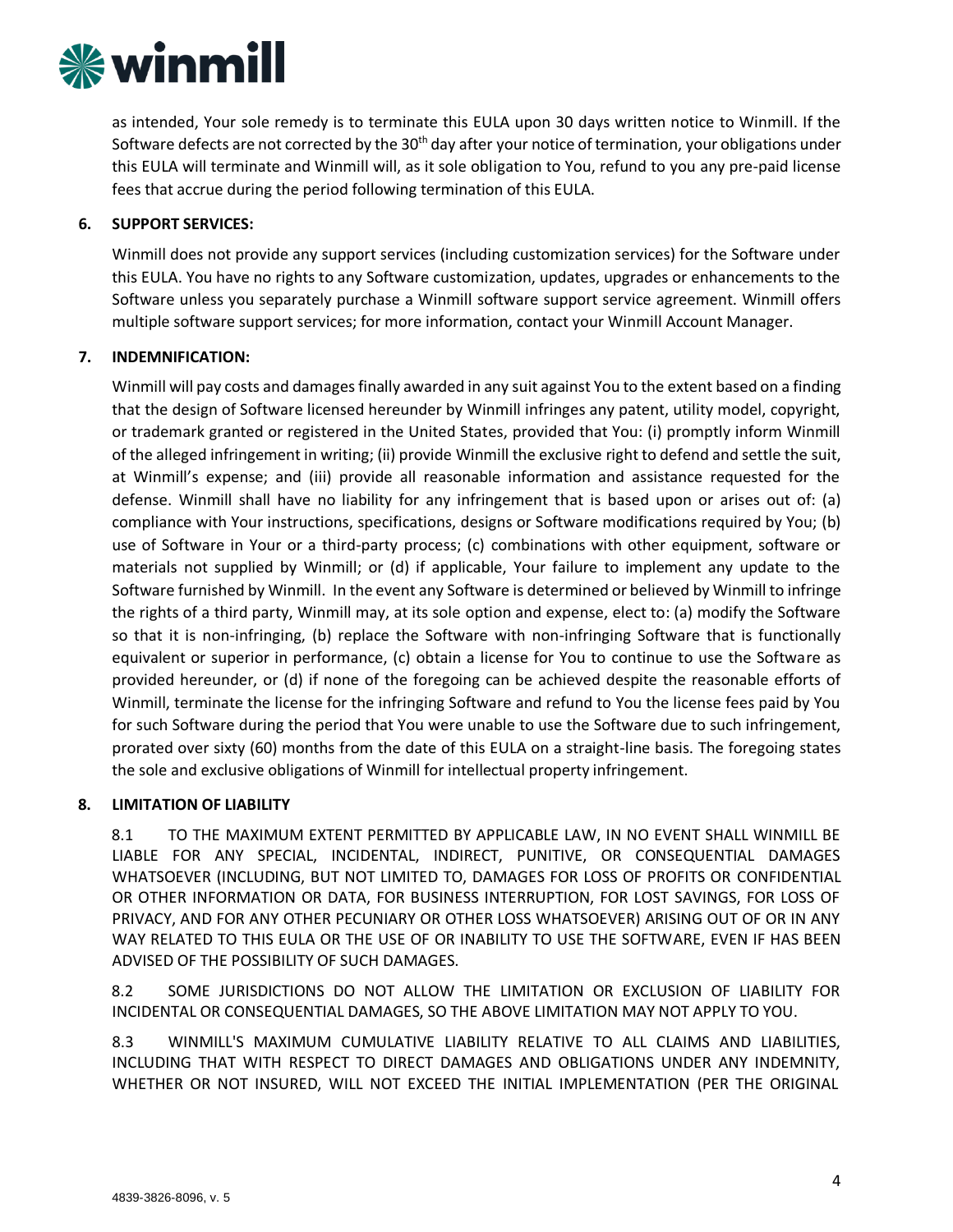

LETTER OF AGREEMENT) FEES PAID FOR THE SOFTWARE GIVING RISE TO THE CLAIM OR LIABILITY DURING THE TWELVE (12) MONTHS IMMEDIATELY PRECEDING THE FIRST EVENT GIVING RISE TOLIABILITY.

8.4 ALL OF THE DISCLAIMERS AND LIMITATIONS OF REMEDIES AND/OR LIABILITY THROUGHOUT THIS EULA WILL APPLY REGARDLESS OF ANY OTHER CONTRARY PROVISION OF THIS EULA OR ANY OTHER AGREEMENT BETWEEN YOU AND WINMILL AND REGARDLESS OF THE FORM OF ACTION, WHETHER IN CONTRACT, TORT OR OTHERWISE.

## **9. TERM AND TERMINATION**

9.1 This EULA takes effect upon Your use of the Software and remains effective until terminated for any reason. This EULA will also automatically terminate if You fail to comply with any term or condition of this EULA. Termination of this EULA will automatically terminate all licenses granted herein. The protections in this EULA relating to intellectual property protection, confidentiality, disclaimers, and liability limitations shall survive any termination or expiration of this Agreement.

9.2 Upon termination of this EULA, You agree to immediately cease using the Software and remove all installed instances of the Software from all of your Devices.

#### **10. PREPRODUCTION RELEASES**

10.1 As an accommodation to You, Winmill may provide You with a preproduction release of the Software (often labeled a "beta release"). These releases are not suitable for production use. You agree to comply with the beta form accompanying such Software.

10.2 Such releases are provided on an "as is" basis, WITHOUT WARRANTIESOF ANY KIND. USE OF BETA RELEASES IS AT YOUR SOLE RISK.

#### **11. GOVERNMENT RESTRICTED RIGHTS:**

If You are a branch or agency of the United States Government, the following provision applies. The Software and Documentation are comprised of "commercial computer software" and "commercial computer software documentation" as such terms are used in 48 C.F.R. 12.212 (SEPT 1995) and are provided to the Government (i) for acquisition by or on behalf of civilian agencies, consistent with the policy set forth in 48 C.F.R. 12.212; or (ii) for acquisition by or on behalf of units of the Department of Defense, consistent with the policies set forth in 48 C.F.R. 227.7202-1 (JUN 1995) and 227.7202-3 (JUN 1995).

#### **12. EXPORT CONTROLS:**

The Software and Documentation supplied by Winmill under this EULA are subject to export controls under the laws and regulations of the United States ("U.S.") and any other applicable countries' laws and regulations. You shall comply with such laws and regulations governing export, re-export, import, transfer and use of Winmill Software and Documentation and will obtain all required U.S. and local authorizations, permits, or licenses. You and Winmill each agree to provide the other information, support documents, and assistance as may reasonably be required by the other in connection with securing authorizations or licenses.

#### **13. AUDIT:**

You agree that Winmill may audit Your use of the Software for compliance with these terms, upon reasonable notice. You agree to cooperate fully with Winmill and its authorized agents in any such audit to assist in accurately determining Your compliance with the terms and conditions of this EULA. Winmill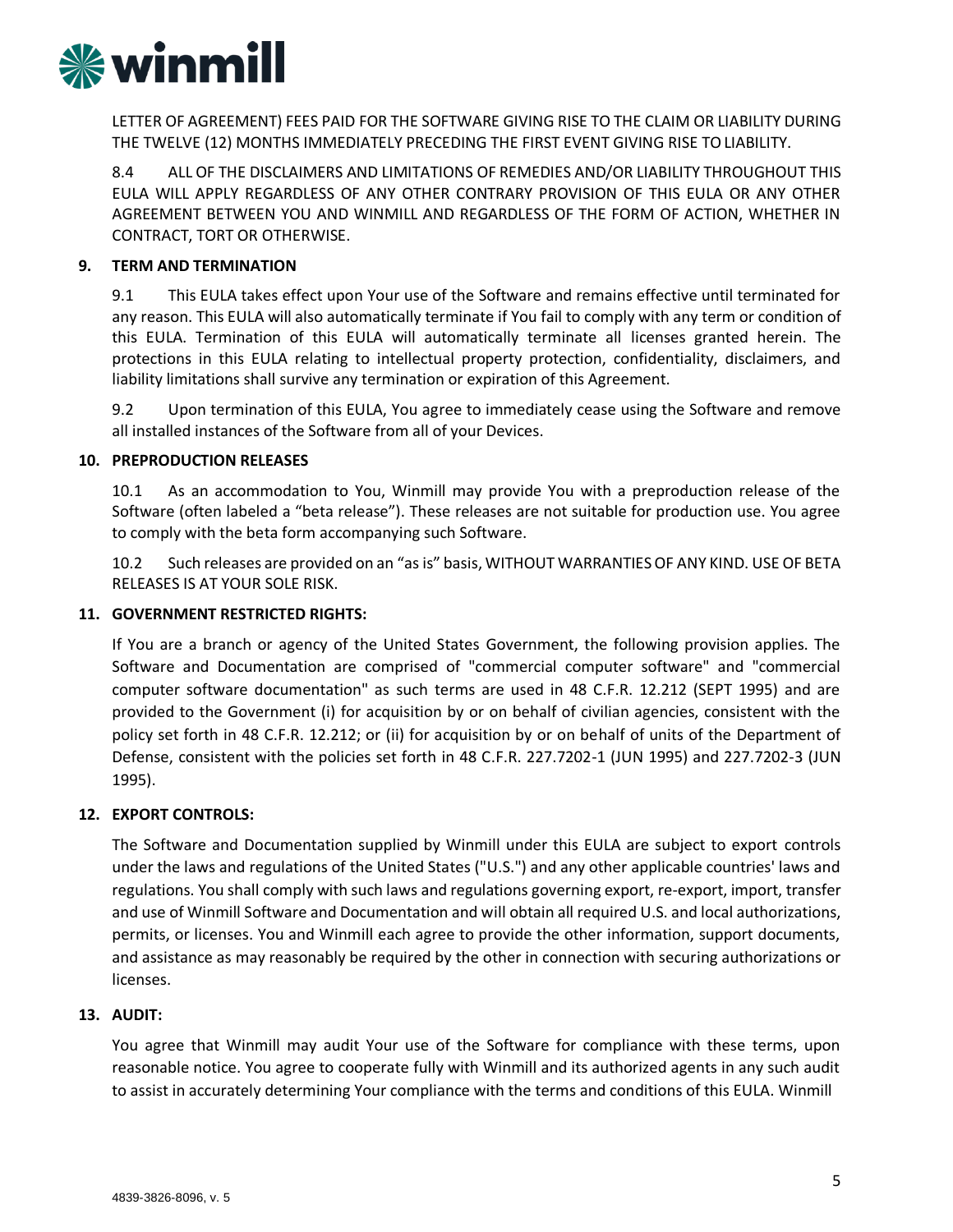

and its authorized agents will comply with Your reasonable security regulations while on Your premises. In the event that such audit reveals any use of the Software by You other than in full compliance with the terms of this EULA, You shall reimburse Winmill for all reasonable expenses related to such audit in addition to any other liabilities You may incur as a result of such non-compliance.

#### **14. OWNERSHIP**

14.1 The Software and Documentation are protected by copyright and other intellectual property laws and treaties. Winmill or its licensors retain the title, copyright, and other intellectual property rights in the Software and Documentation, including permitted copies. You do not acquire any rights, express or implied, other than those expressly granted in this EULA. The Software and Documentation are licensed, not sold. Nothing in this EULA constitutes a waiver of our rights under U.S. or international copyright law or any other law.

14.2 You may provide Winmill with suggestions, comments or other feedback with respect to the Software. Feedback is voluntary. Winmill may use feedback for any purpose, including improvement of the Software, without obligation or restriction of any kind. Winmill retains the sole title, copyright, and other intellectual property rights all improvements and enhancements to the Software even is if such enhancement were based on Your suggestions or feedback. You have no rights in any of the improvements or enhancements to the Software.

14.3 You agree that a material breach of this EULA adversely affecting Winmill's intellectual property rights may cause irreparable injury to Winmill for which monetary damages would not be an adequate remedy, and Winmill shall be entitled to seek equitable relief in addition to any remedies it may have hereunder or at law.

#### **15. CONFIDENTIAL INFORMATION:**

You shall not use or disclose any Confidential Information, except as expressly authorized by this EULA, and shall protect all such Confidential Information using the same degree of care which You use with respect to Your own similarly valuable proprietary information, but in no event with safeguards less than a reasonably prudent business would exercise under similar circumstances. You shall take prompt and appropriate action to prevent unauthorized use or disclosure of the Confidential Information.

## **16. ASSIGNMENT:**

You may not assign this EULA, in whole or in part, without Winmill's prior written consent. Any attempt to assign this EULA without such consent will be null and void. Subject to the foregoing, this EULA will bind and inure to the benefits of each party's permitted successors and assigns.

#### **17. GOVERNING LAW:**

This EULA shall be governed by the laws of the State of New York, without regard to any conflict of laws provisions. The United Nations Convention on the International Sale of Goods will not apply. You agree to bring any action in connection with this EULA or the Software exclusively in the state or federal courts of New York, and You further agree to the jurisdiction of the state and federal courts of New York for any action that Winmill brings against You.

#### **18. THIRD PARTY SOFTWARE:**

The Software is integrated with third party software which may require You to accept and be bound by notices and/or additional terms and conditions.